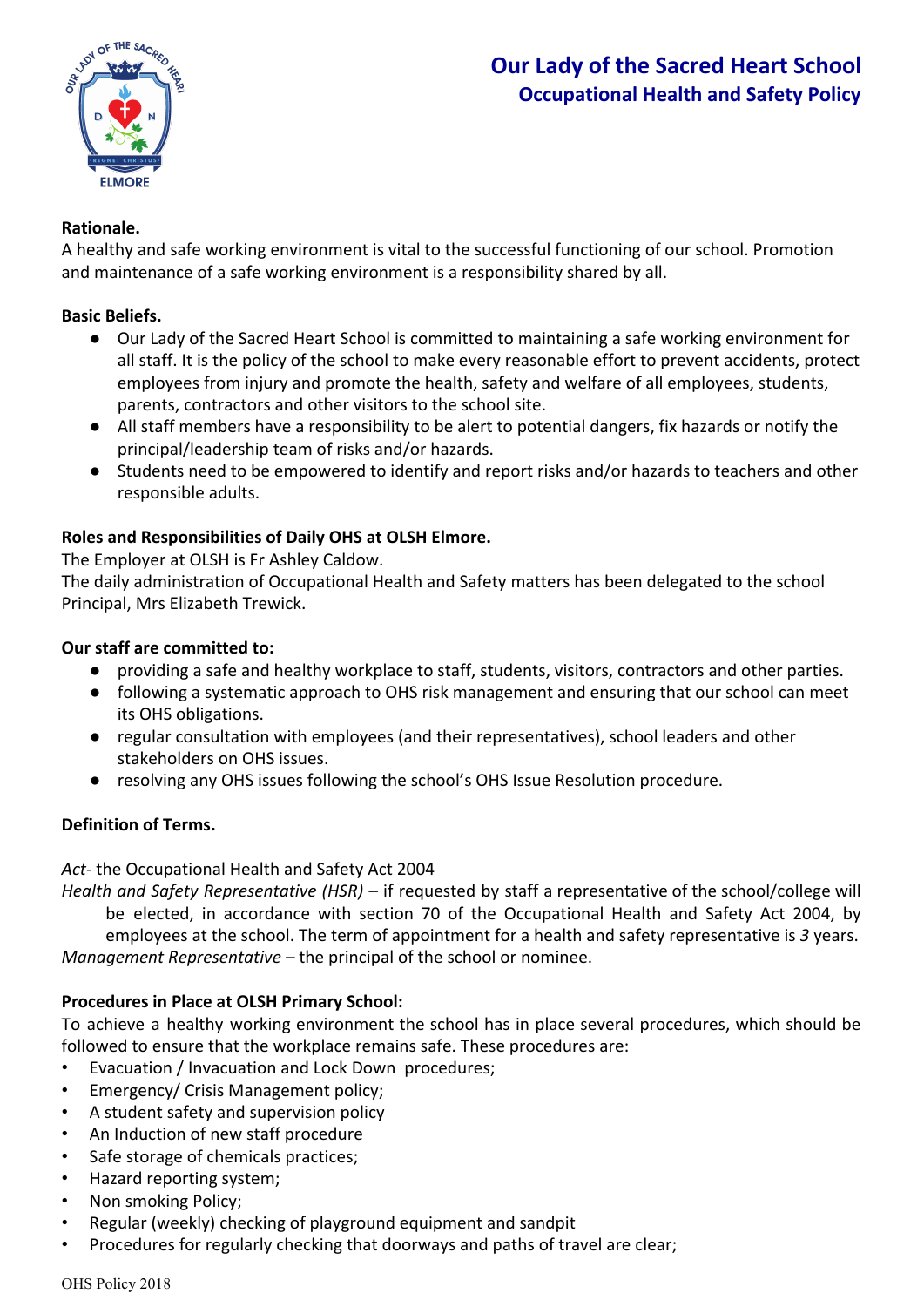- Annual electrical cord/power point testing
- BE SAFE expectations in all areas of the school.
- Staff welfare procedures;
- Purchasing guidelines;
- Facilities design, upgrade and maintenance procedures;

Copies of these procedures are either on display in classrooms, part of policies available on the server, printed in Staff and/or Parent Handbooks available. Staff will review these policies and procedures as part of the review cycle.

#### **Responsibilities of Leadership**

The responsibilities of leadership are as follows:

- To model safe work practices
- To respond appropriately to issues brought to their attention
- Provide and maintain so far as practicable for employees a working environment that is safe and without risks to health
- Identify hazards, assess risk and implement control strategies to minimise risk of injury to people and property
- Ensure that the relevant Act and Regulations that apply to working conditions and work environment are observed and enforced
- Encourage consultation in addressing safety issues
- Design, purchase, install and maintain safe machinery and maintain a safe site
- Develop and implement safe operational guidelines
- Provide adequate safety information, training and supervision
- Put in place and make staff aware of formal processes for reporting, recording and investigating potential or actual hazards in both the physical environment and work practices.

### **Responsibilities of Employees in Leadership Positions**

Employees in leadership positions have the following responsibilities in addition to their responsibilities as employees of the school:

- Ensure that the area in which they work is safe and without risks to health
- Identify any unsafe or unhealthy conditions or behaviour
- Ensure that the behaviour of all persons in the workplace is safe and without risks to health
- Attempt to remedy all problems related to occupational health and safety. If unable to rectify the problem, consult with the relevant authorities to make the situation as safe as possible.

#### **Responsibilities of Employees**

All employees have the responsibility to:

- Be responsible for their own health and safety and for the health and safety of anyone else who may be affected by his or her acts or omissions at the workplace
- · Read the relevant policies and procedures made available on staff notice board and emails.
- Adhere to safe work procedures, instructions and rules
- Co-operate with the employer with respect to any action taken by the employer to comply with any requirement imposed by or under the Act
- Not willfully or recklessly interfere or misuse anything provided in the interests of health and safety or the welfare of others
- · Not willfully place at risk the health and safety of any other person in the workforce.